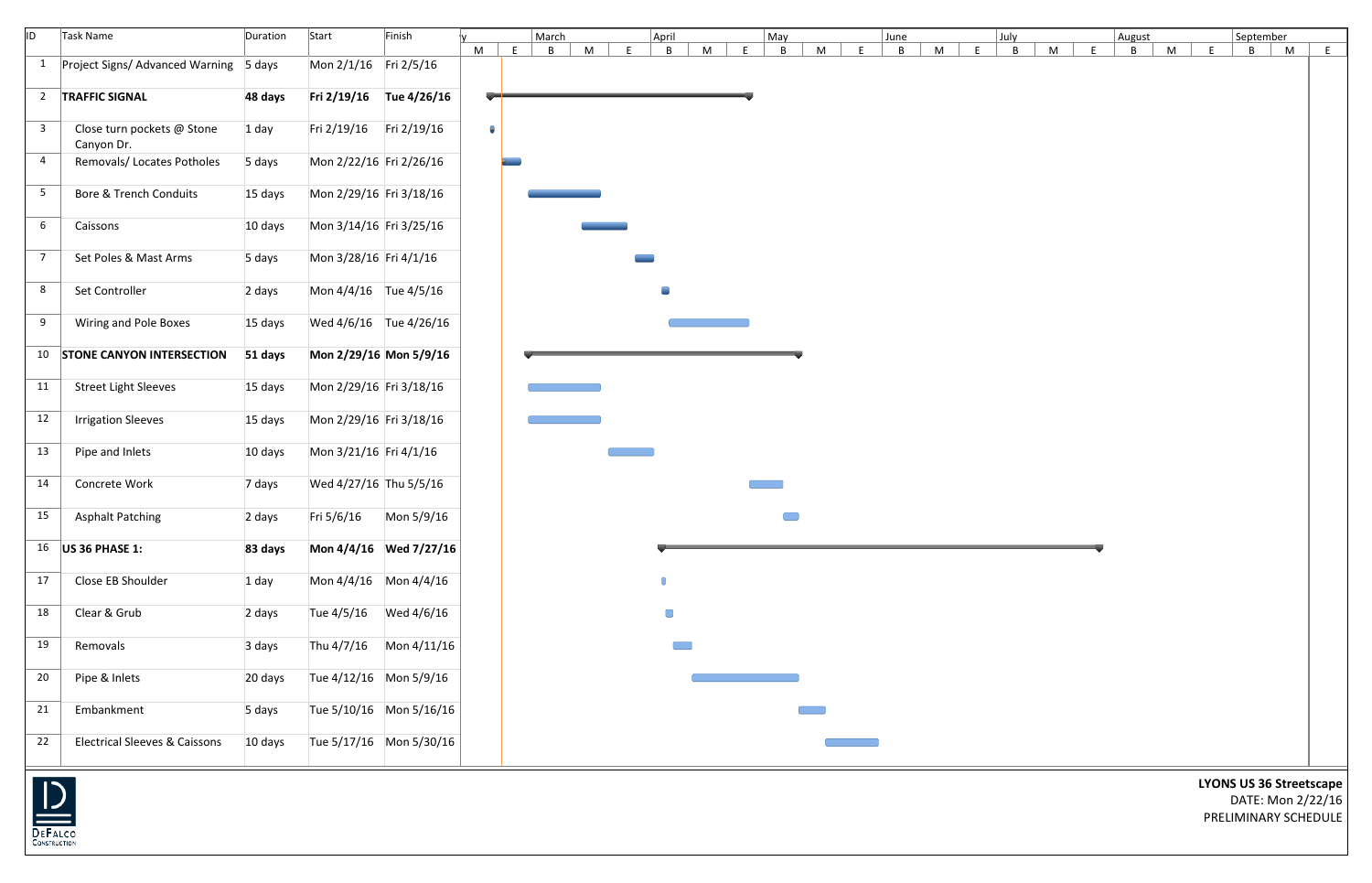| ID. | Task Name                                  | Duration | Start                  | Finish                  |   |   | March |   |    | April |   |   | May |   |    | June |   |                | July           |   |   | August |   |   | September                        |   |   |
|-----|--------------------------------------------|----------|------------------------|-------------------------|---|---|-------|---|----|-------|---|---|-----|---|----|------|---|----------------|----------------|---|---|--------|---|---|----------------------------------|---|---|
|     |                                            |          |                        |                         | M | E | B     | M | F. | B     | M | E | B   | M | F. | B    | M | E              | B              | M | F | B      | M | E | B                                | M | E |
| 23  | <b>Irrigation Sleeves</b>                  | 5 days   |                        | Tue 5/31/16 Mon 6/6/16  |   |   |       |   |    |       |   |   |     |   |    |      |   |                |                |   |   |        |   |   |                                  |   |   |
| 24  | Concrete Work                              | 17 days  |                        |                         |   |   |       |   |    |       |   |   |     |   |    |      |   |                |                |   |   |        |   |   |                                  |   |   |
| 25  | Patching                                   | 2 days   | Thu 6/30/16 Fri 7/1/16 |                         |   |   |       |   |    |       |   |   |     |   |    |      |   | $\blacksquare$ |                |   |   |        |   |   |                                  |   |   |
| 26  | <b>Street Lighting</b>                     | 10 days  |                        | Thu 6/30/16 Wed 7/13/16 |   |   |       |   |    |       |   |   |     |   |    |      |   |                |                |   |   |        |   |   |                                  |   |   |
| 27  | Irrigation & Landscaping                   | 20 days  |                        | Thu 6/30/16 Wed 7/27/16 |   |   |       |   |    |       |   |   |     |   |    |      |   |                |                |   |   |        |   |   |                                  |   |   |
|     | 28   US 36 PHASE 2:                        | 51 days  |                        | Mon 7/4/16 Mon 9/12/16  |   |   |       |   |    |       |   |   |     |   |    |      |   |                |                |   |   |        |   |   |                                  |   |   |
| 29  | Close WB Shoulder                          | $1$ day  |                        | Mon 7/4/16 Mon 7/4/16   |   |   |       |   |    |       |   |   |     |   |    |      |   |                |                |   |   |        |   |   |                                  |   |   |
| 30  | Clear & Grub                               | 2 days   |                        |                         |   |   |       |   |    |       |   |   |     |   |    |      |   |                | $\blacksquare$ |   |   |        |   |   |                                  |   |   |
| 31  | Removals                                   | 2 days   | Thu 7/7/16 Fri 7/8/16  |                         |   |   |       |   |    |       |   |   |     |   |    |      |   |                | $\blacksquare$ |   |   |        |   |   |                                  |   |   |
| 32  | Pipe & Inlets                              | 12 days  |                        | Mon 7/11/16 Tue 7/26/16 |   |   |       |   |    |       |   |   |     |   |    |      |   |                |                |   |   |        |   |   |                                  |   |   |
| 33  | Embankment                                 | 5 days   | Wed 7/27/16 Tue 8/2/16 |                         |   |   |       |   |    |       |   |   |     |   |    |      |   |                |                |   |   |        |   |   |                                  |   |   |
| 34  | <b>Electrical Sleeves &amp; Caissons</b>   | 10 days  | Wed 7/27/16 Tue 8/9/16 |                         |   |   |       |   |    |       |   |   |     |   |    |      |   |                |                |   |   |        |   |   |                                  |   |   |
| 35  | <b>Irrigation Sleeves</b>                  | 5 days   | Wed 7/27/16 Tue 8/2/16 |                         |   |   |       |   |    |       |   |   |     |   |    |      |   |                |                |   |   |        |   |   |                                  |   |   |
| 36  | Concrete Work                              | 12 days  |                        | Wed 8/10/16 Thu 8/25/16 |   |   |       |   |    |       |   |   |     |   |    |      |   |                |                |   |   |        |   |   |                                  |   |   |
| 37  | Patching                                   | 2 days   |                        | Fri 8/26/16 Mon 8/29/16 |   |   |       |   |    |       |   |   |     |   |    |      |   |                |                |   |   |        |   |   |                                  |   |   |
| 38  | <b>Street Lighting</b>                     | 12 days  |                        | Fri 8/26/16 Mon 9/12/16 |   |   |       |   |    |       |   |   |     |   |    |      |   |                |                |   |   |        |   |   | __                               |   |   |
| 39  | Irrigation & Landscaping                   | 12 days  |                        | Fri 8/26/16 Mon 9/12/16 |   |   |       |   |    |       |   |   |     |   |    |      |   |                |                |   |   |        |   |   | <u> 1989 - Johann Barnett, f</u> |   |   |
|     | 40 $\bigcup$ US 36 PHASE 3:                | 16 days  |                        | Tue 8/30/16 Tue 9/20/16 |   |   |       |   |    |       |   |   |     |   |    |      |   |                |                |   |   |        |   |   |                                  |   |   |
| 41  | Close Center Lane                          | $1$ day  |                        | Tue 8/30/16 Tue 8/30/16 |   |   |       |   |    |       |   |   |     |   |    |      |   |                |                |   |   |        |   |   |                                  |   |   |
| 42  | Removals                                   | $1$ day  |                        | Wed 8/31/16 Wed 8/31/16 |   |   |       |   |    |       |   |   |     |   |    |      |   |                |                |   |   |        |   |   |                                  |   |   |
| 43  | Pipe & Inlets                              | 3 days   |                        | Thu 9/1/16 Mon 9/5/16   |   |   |       |   |    |       |   |   |     |   |    |      |   |                |                |   |   |        |   |   | <b>The Second</b>                |   |   |
| 44  | <b>Irrigation &amp; Electrical Sleeves</b> | 2 days   |                        |                         |   |   |       |   |    |       |   |   |     |   |    |      |   |                |                |   |   |        |   |   | $\Box$                           |   |   |